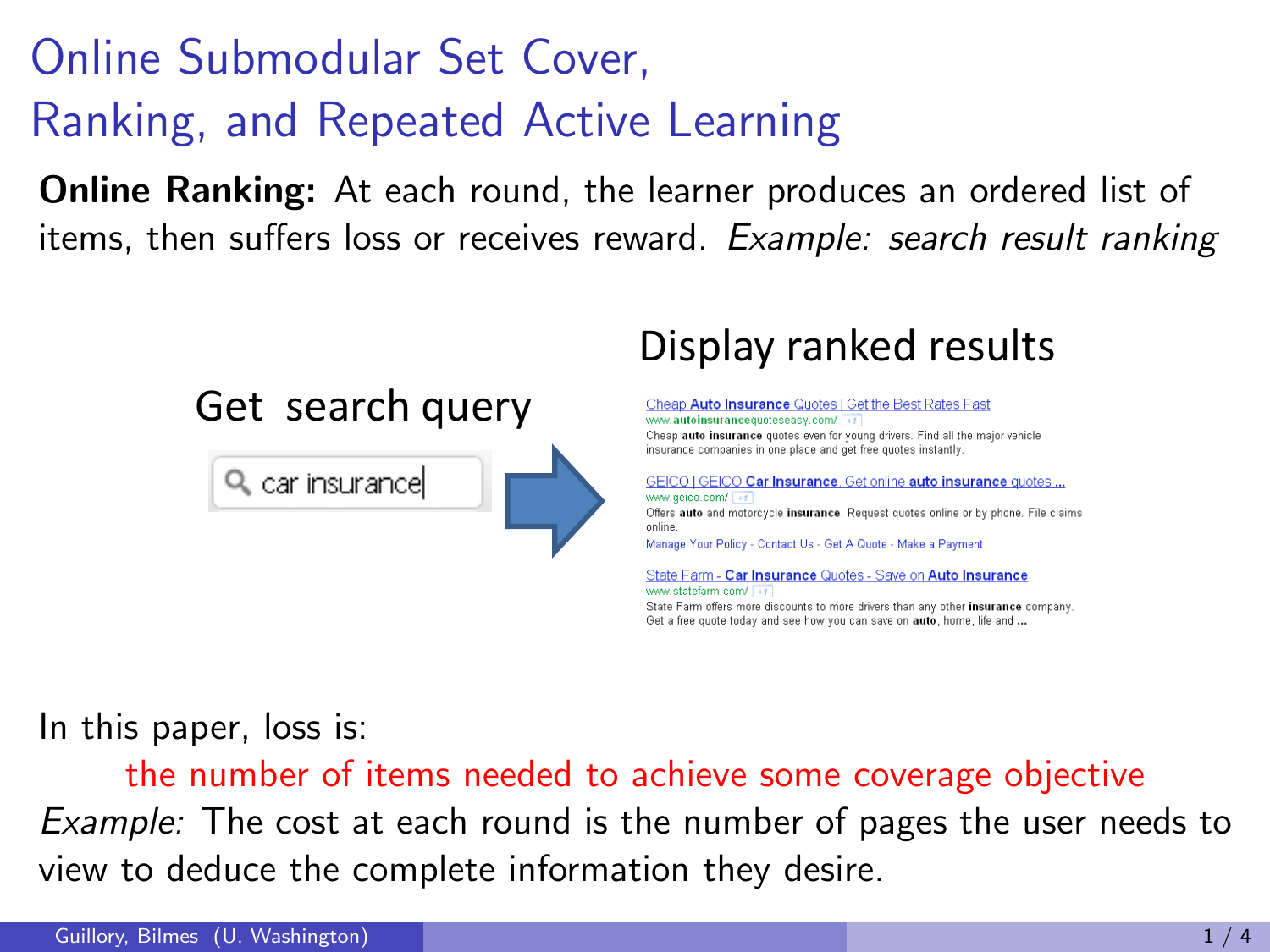Online Submodular Set Cover, Ranking, and Repeated Active Learning

Repeated Active Learning is an interesting special case where the list consists of questions to ask or tests to perform. Example: diagnosis

Visited by patient Perform series of tests



Here a reasonable loss is the number of the tests we need to perform before we can make a accurate diagnosis.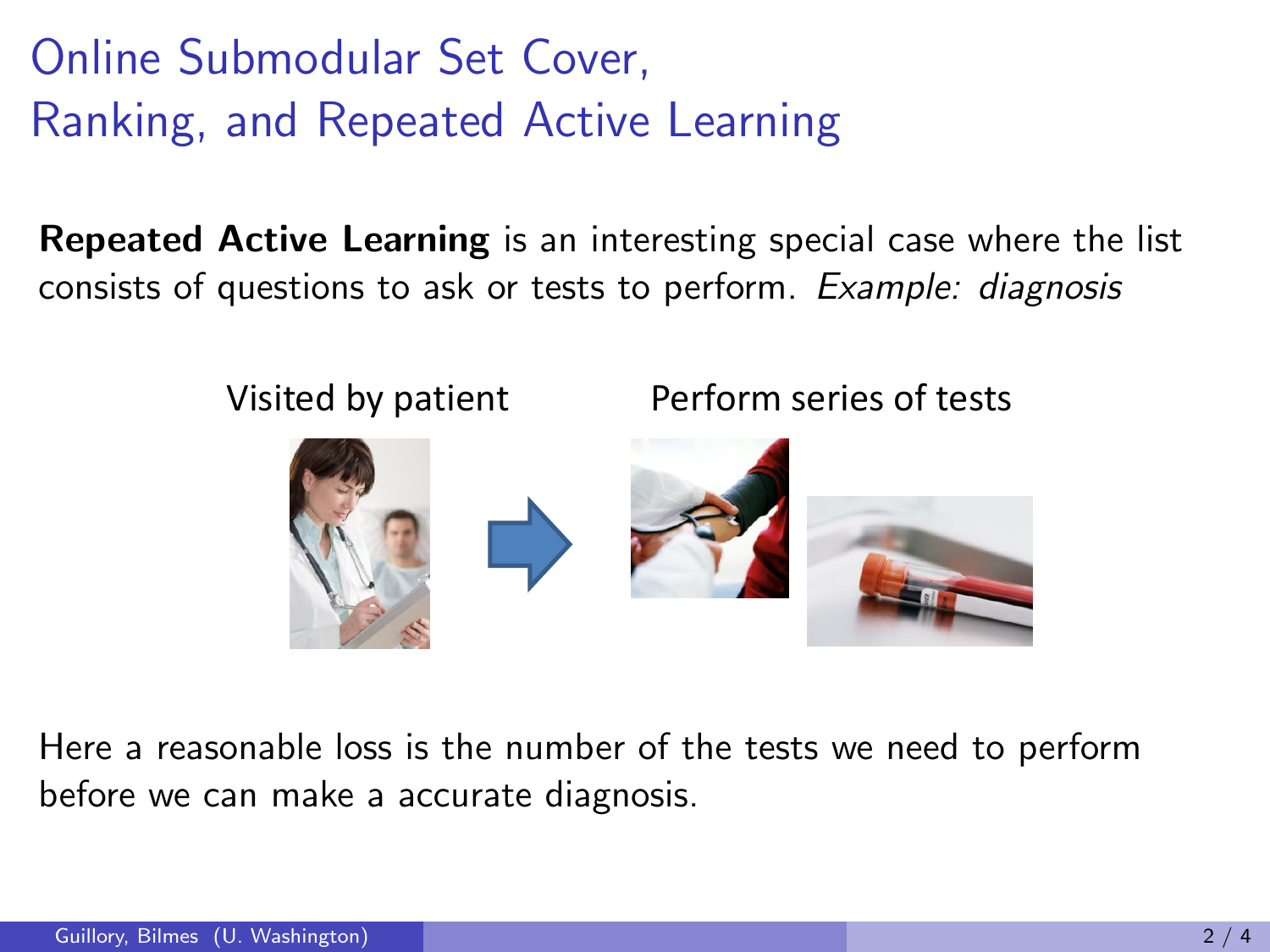# Online Submodular Set Cover, Ranking, and Repeated Active Learning

For these applications we propose a new online learning problem we call online submodular set cover.

- At round  $t$  we pick a sequence  $S^t = v_1, v_2, \ldots v_n$ .
- A monotone, submodular objective  $\mathcal{F}^t$  is then revealed.
- We pay cost equal to the cover time of  $\mathcal{F}^t$ : the minimum value  $c \in \{1, 2, \ldots n\}$  such that  $F^t(\bigcup_{i=1}^c \{v_i\}) \geq 1$ .

Example:  $F<sup>t</sup>(S)$  is proportional to the number of candidate diseases eliminated by the set of tests S.

Related but not equivalent to online submodular maximization and online min-sum submodular set cover (Streeter and Golovin, 2008)